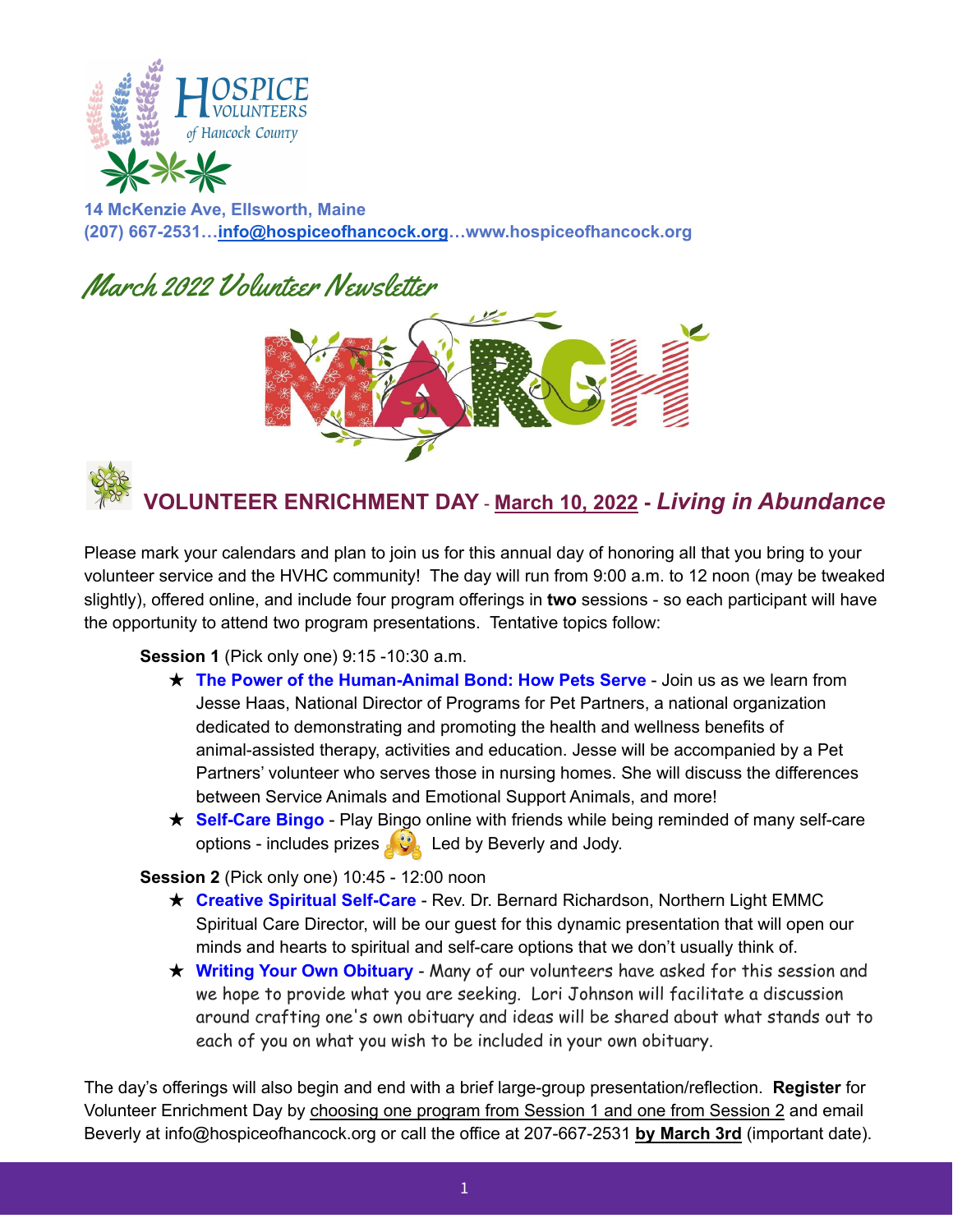## **Please Mark Your Calendars for these Upcoming HVHC (and other) Events:**

- ❖ **March 3 - April 7, Thursdays; Choosing Resilience series (ask FMI about future CR series)**
- ❖ **March 10 - 9 a.m.-12 noon - HVHC Volunteer Enrichment Day (see above)**
- ❖ **March 15 - 5:30-7 p.m. - Death Cafe see pg 3 (In collaboration with the MDI Adult Education Program)**
- ❖ **March 17 Happy St. Patrick's Day**!!

#### **Looking Ahead:**

**April 4 - 25** (Mondays only, at noon), **Educational Programs**; topics to be announced **May 24** - **HFA Annual Conference Presentation, "Living With Grief: Trauma and Loss"** This will be a pre-recorded program that HVHC will present along with our own chosen panel of professionals who will speak and answer questions on the same topic. Register for this virtual program by calling Bev at the office 667-2531 or email [info@hospiceofhancock.org](mailto:info@hospiceofhancock.org).

## **Attention Patient Care Volunteers:**

|  | <b>AIL</b> |  |
|--|------------|--|
|  | Ζ          |  |
|  | - -        |  |
|  |            |  |

#### **March MDT Meetings (via zoom)**

Tuesday, March 1st at 12 p.m. for Ellsworth Wednesday, March 2nd at 12 p.m. for MDI Thursday, March 3rd at 10 a.m. for Blue Hill and Bucksport (combined meeting)

**Winter Education Programs Follow-ups**: Following is more information on programs presented Jan 31 and Feb 14.

On January 31, 2022 we had an Educational Program on ALS with Laurie McFarren, the Care Services Coordinator for the Northern New England Chapter of ALS Association. If you were not with us that day or would like to watch the program again, please let us know and we can email the link to the recording.

One of our HVHC volunteers, Nancy Wynne, shared some additional information which may be helpful to others who have family or friends with ALS. See below:

**Compassionate Care ALS Retreat Center and Sanctuary -** The CCALS Heald Center, Education, Retreat and Sanctuary is a place like no other for individuals living with ALS and caregivers alike. Located in West Falmouth, MA and completed in 2019, the Center retains the natural beauty and scenic vistas of the existing landscape to encourage interaction in the form of quiet contemplation, reflection and meditation. For more information go to: <https://ccals.org/retreat/>

**Follow-up on Scam Program (Feb 14 program):** Here is Russell Patton's (Bangor Savings Bank's Chief Security Officer) link to the Federal Trade Commission's page on all types of Scams: <https://www.consumer.ftc.gov/features/scam-alerts>

(More Scam resources on next page)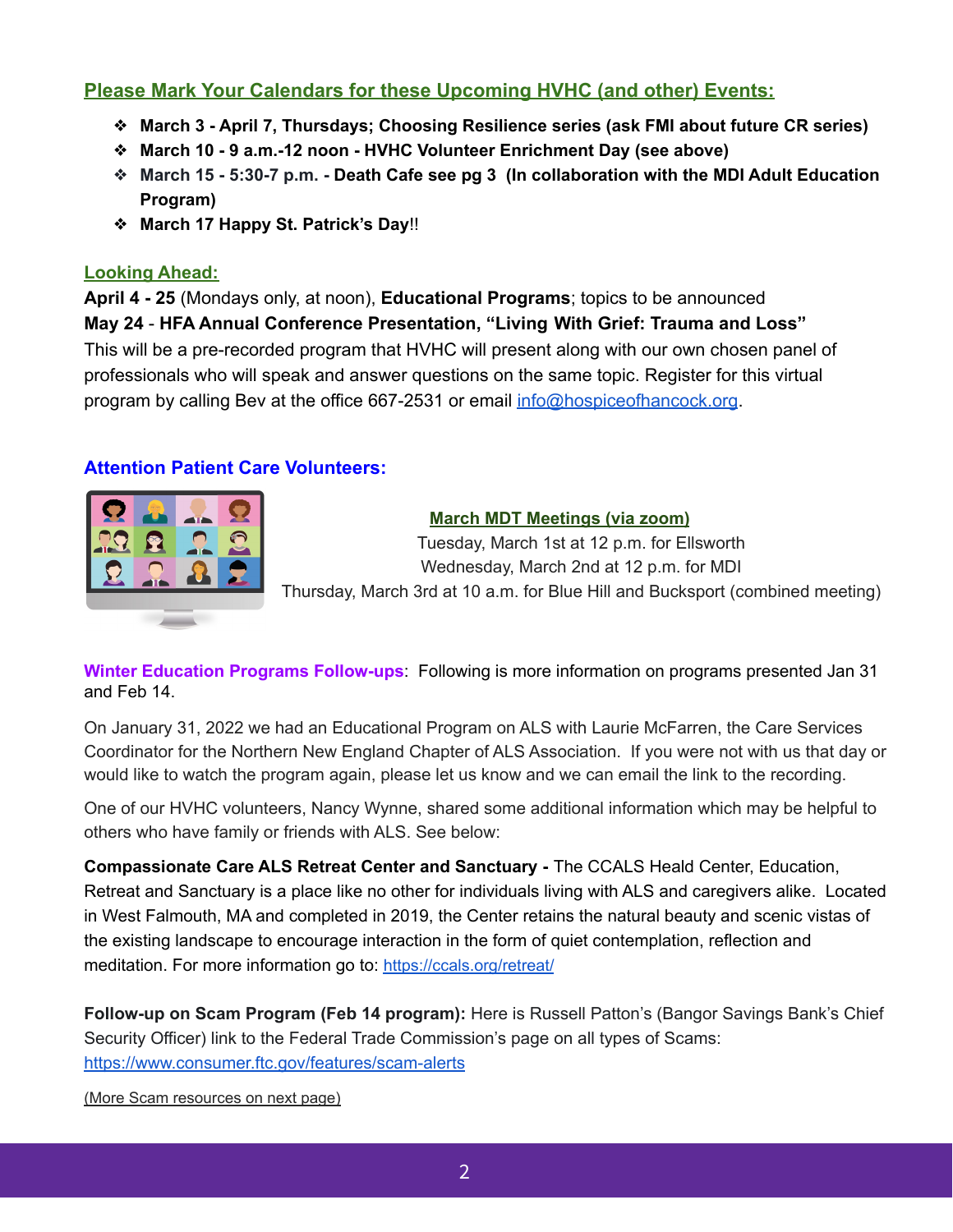#### **AARP link to scams:**

[https://www.aarp.org/money/scams-fraud/about-fraud-watch-network/?cmp=KNC-BRD-MC-REALPOSS-G](https://www.aarp.org/money/scams-fraud/about-fraud-watch-network/?cmp=KNC-BRD-MC-REALPOSS-GOOGLE-SEARCH-FRAUD&gclid=Cj0KCQiAmKiQBhClARIsAKtSj-n1TEAsw2BnqVlVt8vyb6cRzm9Ej_0Wyh430VXYHFnjVs0p8PXhee4aAj7hEALw_wcB&gclsrc=aw.ds) [OOGLE-SEARCH-FRAUD&gclid=Cj0KCQiAmKiQBhClARIsAKtSj-n1TEAsw2BnqVlVt8vyb6cRzm9Ej\\_0Wy](https://www.aarp.org/money/scams-fraud/about-fraud-watch-network/?cmp=KNC-BRD-MC-REALPOSS-GOOGLE-SEARCH-FRAUD&gclid=Cj0KCQiAmKiQBhClARIsAKtSj-n1TEAsw2BnqVlVt8vyb6cRzm9Ej_0Wyh430VXYHFnjVs0p8PXhee4aAj7hEALw_wcB&gclsrc=aw.ds) [h430VXYHFnjVs0p8PXhee4aAj7hEALw\\_wcB&gclsrc=aw.ds](https://www.aarp.org/money/scams-fraud/about-fraud-watch-network/?cmp=KNC-BRD-MC-REALPOSS-GOOGLE-SEARCH-FRAUD&gclid=Cj0KCQiAmKiQBhClARIsAKtSj-n1TEAsw2BnqVlVt8vyb6cRzm9Ej_0Wyh430VXYHFnjVs0p8PXhee4aAj7hEALw_wcB&gclsrc=aw.ds)

## **Community Program Offerings**

#### **Program on Hearing Loss at Ellsworth Library:**

Hearing Loss Get-together where tips and suggestions will be shared. Do you…

- ✓ find that masks make it hard to understand what people are saying?
- ✓ hesitate to let people know you have a hearing challenge?
- $\checkmark$  try to hide your hearing aids?
- $\checkmark$  pretend to understand what people are saying rather than letting them know you didn't?
- $\checkmark$  use strategies to help you hear in difficult hearing situations like restaurants or parties?

If the answer to these questions is YES …

- We'll share our challenges, and tips for living in a world where we're challenged by our hearing loss.
- Bring your questions and ideas, and together we'll brainstorm

**Hearing Loss Evolution Where**: Ellsworth Library, 20 State Street, Ellsworth, ME **When**: March 24, 2022, at 1:00 p.m. **Questions**: Pat Dobbs: [HearingLossEvolution@gmail.com](mailto:HearingLossEvolution@gmail.com) or 973-479-8083

**Pathfinders** Do you know a child who is grieving? **Pathfinders** is a grief support group for children and their families or caregivers who have experienced the death of a loved one. Upcoming Spring Session will take place via Zoom on Monday evenings, March 7 through May 2, from 6-7 p.m. Participants will need a computer or tablet that can connect to the internet. There is no fee to participate, however we welcome donations to help support and sustain the program. To register and for more information, visit PathfindersMaine.org or contact Jane Cornman, 800-757-3326 or 207-275-2108. You can also email Jane at [jcornman@northernlight.org](mailto:jcornman@northernlight.org)

#### **Death Cafe in collaboration with the MDI Adult Education Program**

Death Café provides an opportunity for people, often unknown to others in the group, to gather (virtually) and examine matters surrounding life and death in a relaxed, open, safe atmosphere. There is no agenda, no objectives or themes. Death Café is not a grief support group, but rather a forum for open discussion. For more information on Death Cafes, please visit <https://deathcafe.com/>

**On March 15, 5:30 to 7 p.m.** Lori Johnson and Jody Wolford-Tucker, both experienced in facilitating Death Cafés, will facilitate the discussion. If you are interested in registering for this free opportunity, click here: <https://mdi.maineadulted.org/course/death-cafe/> Or call MDI Adult Education @ 288-4703.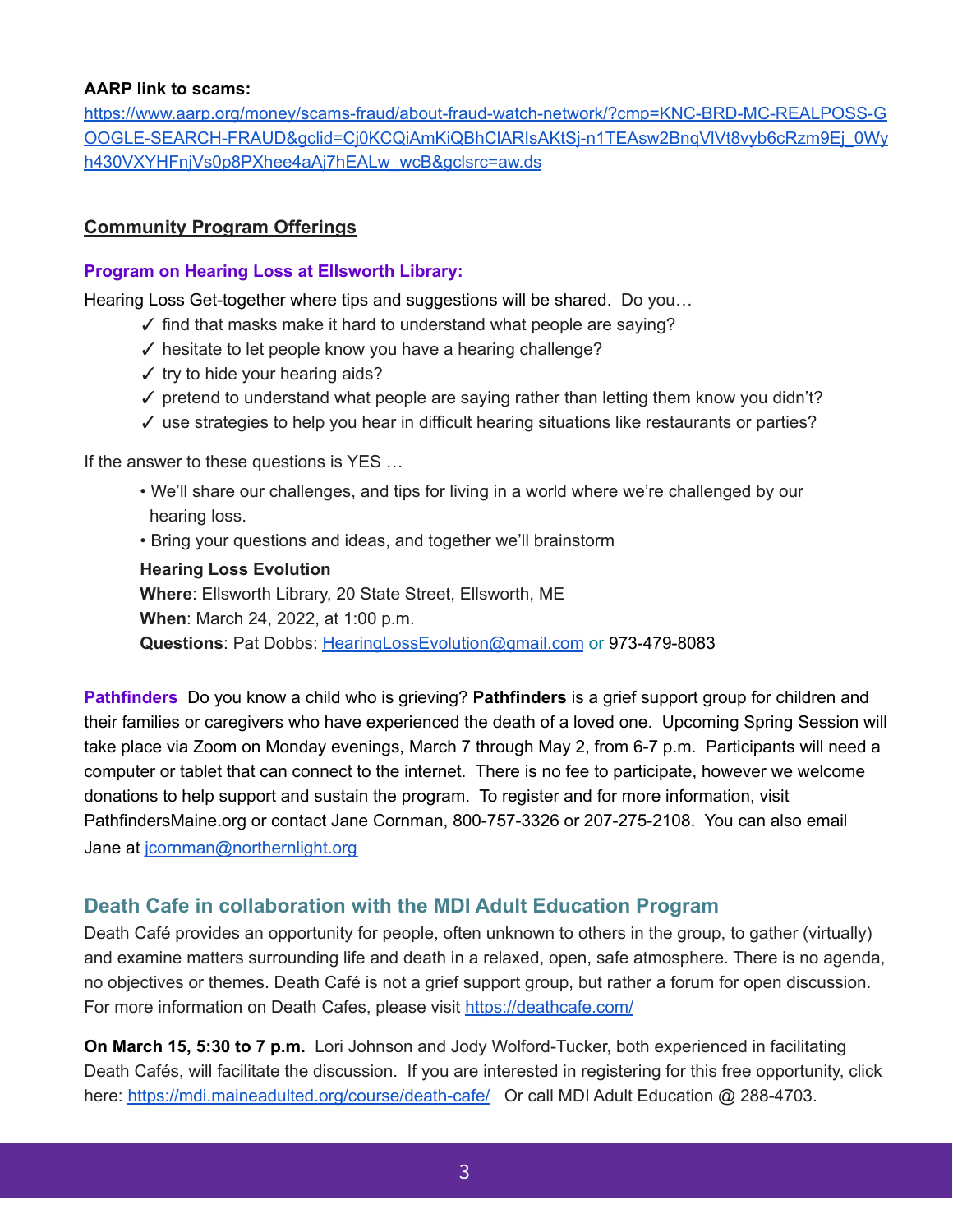## *"May good luck be your friend in whatever you do and may trouble be always a stranger to you."* ~Anonymous

**Volunteer Help Wanted:** Our **Memory Heart** pin inventory is dwindling and we are looking for individuals who are interested in finishing the hearts that are partially complete (from before the pandemic :-) and possibly making more. If you are interested, you would need to be fully vaccinated, be willing to wear a mask and work in the back sunroom in the HVHC office. Alternatively, you could come to the office and pick up the supplies and work at home at your convenience. Please call Bev at 667-2531 or email [info@hospiceofhancock.org](mailto:info@hospiceofhancock.org) if you are interested in helping or need more information.

## **Library News**

*Walking Each Other Home,* by Ram Daas & Mirabai Bush (Sounds True, 2018) (Book review by Liz Libby, HVHC volunteer)

The title of this book is perfect for describing the journey of two inspirational and talented authors and dear friends. Along with their own books, this is the second one they have written together.

They met in Bodh Gaya, India. A tiny, dusty Indian village at the "House of Stillness," a collection of monk's cells spread around a main hall. It is here that they meditated in silence during the day. At night, they heard talks on Buddha's ways and formed a unique relationship through sharing life experiences. One of the threads woven throughout their story is, "To Die Is To Live." The illustrations, quotes and heartwarming conversations set the background for a peaceful way of seeing life and death.

Other people drop in to Daas' home and add their beliefs. Mostly it was the two of them sharing times and many experiences together. The book ends with a list of meditations and helpful resources for conscious living, being with the dying and our own deaths.

I highly recommend this book. At times I felt lost in the beginning but once the conversations started, I felt like I was there with them. I was drawn in and felt I was at the table. I was able to reflect on my own experiences with death. Their get-togethers seemed similar to a support group where there was a freedom in sharing. While a lot of it is common sense, there was a unique way of presenting a very difficult subject. They did it with humor, sharing a big part of themselves and the love and respect they had for each other. \*\*Thank you, Liz Libby, for your review!!

*Tell Me About You Life Nana* In a recent volunteer gathering on Zoom, the topic of this book came up and was recommended. It is a compilation of questions for a person to answer and, thereby leaving a legacy to be treasured. We don't have this exact book in our HVHC library, but we do have this one, *A Guide for Recalling and Telling Your Life Story*, developed by Martha Pelaez, Ph.D. and Paul Rothman, which is very similar. There is an extensive introduction, which could be seen as an invitation to enter this reflection process, and prompts and questions to bring out memories and sharing on topics including family, life experiences, growing up and growing older. It is available for checkout, and could help create a fun gift for your family.

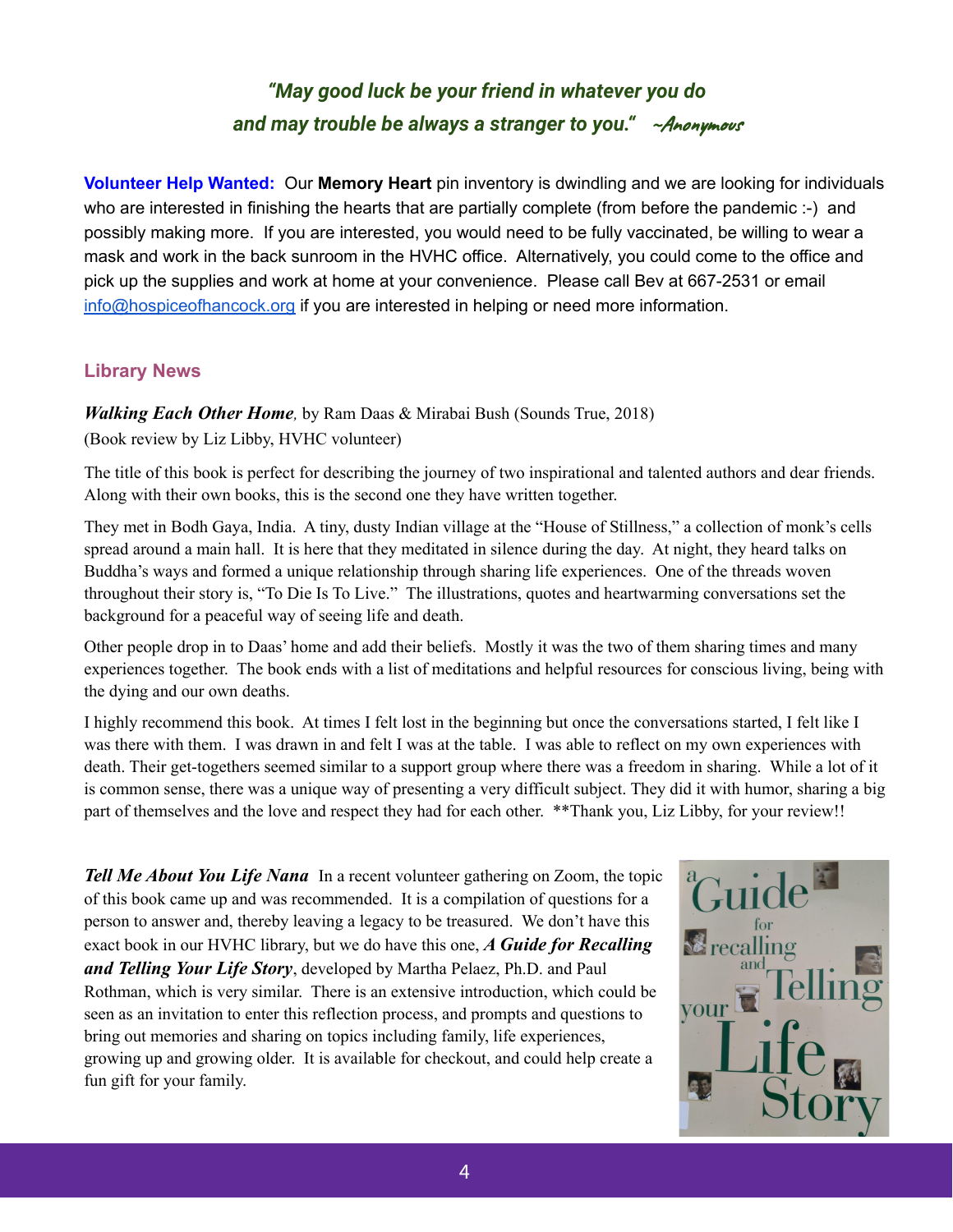## **Article**

#### **Facing Death Together at the Bedside**

by Marilyn A. [Mendoza](https://www.psychologytoday.com/us/contributors/marilyn-mendoza-phd) Ph.D. January 14, 2018

At some point in our lives, many of us will find ourselves at the deathbed of a loved one. Being there may well be one of the hardest things we will ever do. In our Western culture, we do not openly talk about death and certainly are not given guidance as to what to do when someone you love is dying. What do we do? What do we say? It can be uncomfortable and awkward, but your presence, whether you speak or not, is the greatest gift you can give the dying. Whether you say something or simply hold their hand, your presence is felt.

We tend to treat the dying as though they are not the person we know and love. We avoid them or avoid honest communication with them. There are many misconceptions about what goes on at the deathbed and what we should and should not do.

People have the belief that they should not talk about the illness and impending death because it will upset the dying person and somehow hasten their death. Talking about death is [stressful](https://www.psychologytoday.com/us/basics/stress) for the family and the loved one but much is missed if the opportunity is lost. Dr. Ira Byock (2004) states that there are four important things to be communicated between the dying and loved ones: "Please [forgive](https://www.psychologytoday.com/us/basics/forgiveness) me." "I forgive you." "Thank you." And "I love you". I would add to this, "We will be alright." Sometimes the people involved do not want to talk and there are certainly times when nothing needs to be said. It often surprises people that the dying do want to talk about what is happening to them. However, many times, they will not talk about it for [fear](https://www.psychologytoday.com/us/basics/fear) of upsetting their loved one. Sharing thoughts and feelings at this time can be very therapeutic and healing for all involved.

Certainly not all conversation has to be so intense. There is also a place for talking about things the loved one enjoyed such as sports, movies, television shows, books, sharing stories about family members or asking them to tell stories from their own [childhood.](https://www.psychologytoday.com/us/basics/child-development) Just ask them what they want to talk about. When there is silence, you can stroke their hair, use light cream on their face, hands, or arms. Light kisses are also important. It helps if you can create a calm and peaceful atmosphere for you and your loved one. You can play calm and relaxing music that you know your loved one enjoyed or sing and hum to them. If they are religious, say prayers or sing hymns. This is not the time for you to talk about your problems. Keep family arguments away from them. High drama has no place at the deathbed.

Most of us do not want our loved one to die alone. Families will go to great lengths to see that someone is always by the bedside. However, this belief seems to be born not so much from the feelings of the dying, but out of our own [anxiety](https://www.psychologytoday.com/us/basics/anxiety) and fear of death. The truth is that the dying will often wait until there is no one in the room to die. This is something that is commonly seen in hospice and in other facilities where people are dying. It happens frequently enough that it does not seem to be a coincidence. It is as though the dying are protecting their loved ones from seeing them take their last breath. Knowing this can help to decrease the [guilt](https://www.psychologytoday.com/us/basics/guilt) that many feel if they have gotten up to go to the bathroom or to get something to eat and their loved one dies while they are away. I was seeing a woman in outpatient treatment. Her father was dying. They brought him to her home so she could take care of him. A family member was with him literally every minute. He had lived much longer than the doctors had thought he would. One day when she was alone with him, the doorbell rang. She hesitated but had an important package being delivered so she decided to go to the door. She said she was only gone a few minutes. When she returned, her father had died. We cannot control when someone dies. The dying ones are in charge of that.